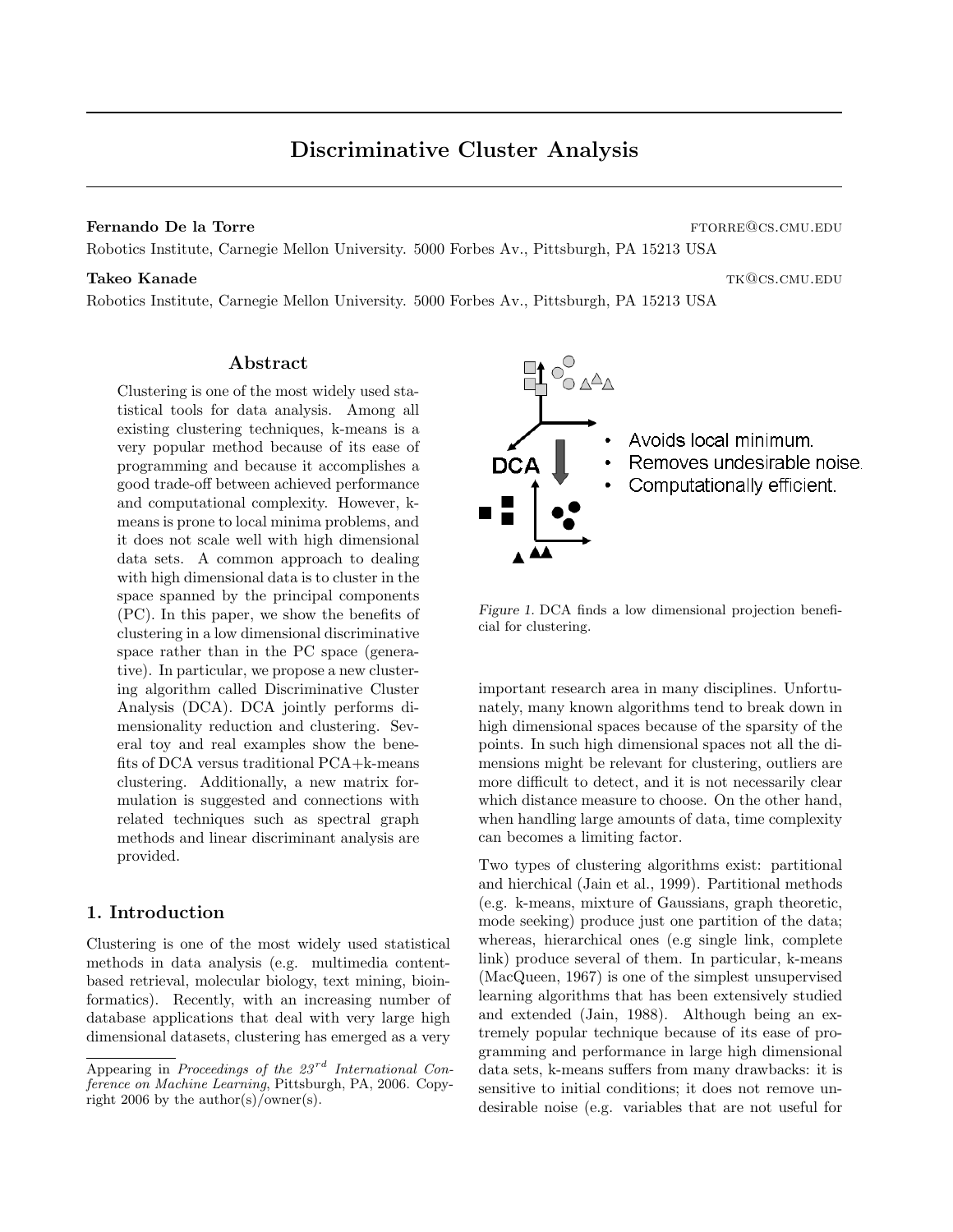clustering); and it is optimal only for hyper-spherical clusters. In addition, its complexity in time is  $O(nkl)$ and in space is  $O(k)$ , where *n* is the number of patterns,  $k$  is the number of clusters, and  $l$  the number of iterations. This complexity can be impractical for large datasets.

In this paper, we propose Discriminative Cluster Analysis (DCA) that alleviates some of the previously mentioned problems. DCA jointly optimizes for clustering and dimensionality reduction. In the first step, DCA finds a low dimensional projection of the data well suited for clustering by encouraging the preservation of distances between neighboring data points. Once the data is projected into a low dimensional space, DCA finds a "soft" clustering of the data. Later, this information is fed back into the dimensionality reduction step until convergence. Clustering in this subspace is less prone to local minima, it is faster to compute (especially for high dimensional data), and noisy dimensions that are not useful for clustering are removed. Moreover, it is often difficult to model correlations in high dimensional spaces, but by projecting them into a low dimensional space, these correlations can be modeled. Figure 1 shows the main benefits of DCA.

## 2. Previous work

This section reviews, in a unified matrix framework, previous work on k-means clustering, spectral methods and linear discriminant analysis, and points out the relationship between them.

## 2.1. K-means and spectral graph methods: a unified framework

K-means (MacQueen, 1967; Jain, 1988) is one of the simplest and most popular unsupervised learning algorithms to solve the clustering problem. Clustering refers to the partition of  $n$  data points into  $c$  disjoint clusters. k-means clustering splits a set of  $n$  objects into c groups by maximizing the between-clusters variation relative to within-cluster variation. In other words, k-means clustering finds the partition of the data that is a local optimum of the following energy function:

$$
J(\mu_1, ..., \mu_n) = \sum_{i=1}^{c} \sum_{j \in C_i} ||\mathbf{d}_j - \mu_i||_2^2
$$
 (1)

where  $\mathbf{d}_j$  (see notation <sup>1</sup>) is a vector representing the  $j^{th}$  data point and  $\mu_i$  is the geometric centroid of the data points for class *i*. The optimization criteria in eq. 1 can be rewritten in matrix form as:

$$
E_1(\mathbf{M}, \mathbf{G}) = ||\mathbf{D} - \mathbf{M}\mathbf{G}^T||_F
$$
 (2)  
subject to  $\mathbf{G} \mathbf{1}_c = \mathbf{1}_n$  and  $g_{ij} \in \{0, 1\}$ 

where  $\mathbf{G} \in \mathbb{R}^{n \times c}$  and  $\mathbf{M} \in \mathbb{R}^{d \times c}$ . **G** is a dummy indicator matrix, such that  $\sum_j g_{ij} = 1$ ,  $g_{ij} \in \{0, 1\}$ and  $g_{ij}$  is 1 if  $\mathbf{d}_i$  belongs to class  $C_j$ , c denotes the number of classes and  $n$  is the number of samples. The columns of  $\mathbf{D} \in \mathbb{R}^{d \times n}$  contain the original data points, where  $d$  is the dimension of the data. The equivalence between the k-means error function eq. 1 and eq. 2 is only valid if G strictly satisfies the constraints.

The k-means algorithm performs coordinate descent in  $E_1(\mathbf{M}, \mathbf{G})$ . Given the actual value of the means **M**, the first step finds for each data point  $\mathbf{d}_j$ , the  $\mathbf{g}^j$ such that one of the columns is one and the rest 0 and minimizes eq. 2. The second step optimizes over  $\mathbf{M} = \mathbf{D} \mathbf{G} (\mathbf{G}^T \mathbf{G})^{-1}$ , which is equivalent to compute the mean of each cluster. Although it can be proven that alternating these two steps will always terminate, the k-means algorithm does not necessarily find the optimal configuration over all possible assignments. The algorithm is significantly sensitive to the initial randomly selected clusters' centers; it typically runs multiple times, and the best solution is chosen. Despite these limitations, the algorithm is used frequently as a result of its ease of implementation and effectiveness.

Eliminating  $M$ , eq. 2 can be rewritten as:

$$
E_2(\mathbf{G}) = ||\mathbf{D} - \mathbf{D}\mathbf{G}(\mathbf{G}^T\mathbf{G})^{-1}\mathbf{G}^T||_F = tr(\mathbf{D}^T\mathbf{D})
$$
  
-tr((\mathbf{G}^T\mathbf{G})^{-1}\mathbf{G}^T\mathbf{D}^T\mathbf{D}\mathbf{G}) \ge \sum\_{i=c+1}^{min(d,n)} \lambda\_i \quad (3)

where  $\lambda_i$  are the eigenvalues of  $\mathbf{D}^T \mathbf{D}$ . Minimizing eq. 3 is equivalent to maximizing  $tr((\mathbf{G}^T\mathbf{G})^{-1}\mathbf{G}^T\mathbf{D}^T\mathbf{D}\mathbf{G})$ . Ignoring the special structure of G and considering the continuous domain, the optimum G value that optimizes eq. 3 is given by the eigenvectors of the covariance matrix  $\mathbf{D}^T \mathbf{D}$  and the error is  $E_2 = \sum_{i=c+1}^{\min(d,n)} \lambda_i$ . (Ding & He, 2004; Zha et al., 2001) reported similar reasoning, they show that a lower bound of eq. 3 is given by the residual eigenvalues. The continuous solution of **G** lies in the  $c - 1$ 

 $1<sup>1</sup>$ Bold capital letters denote a matrix **D**, bold lower-case letters a column vector **d**.  $\mathbf{d}_i$  represents the j column of the matrix **D**.  $d_{ij}$  denotes the scalar in the row i and column

 $j$  of the matrix **D** and the scalar *i*-th element of a column vector  $\mathbf{d}_j$ .  $d_{ji}$  is the *i*-th scalar element of the vector  $\mathbf{d}^j$ . All non-bold letters will represent variables of scalar nature. diag is an operator that transforms a vector to a diagonal matrix or takes the diagonal of the matrix into a vector.  $\circ$ denotes the Hadamard or point-wise product.  $\mathbf{1}_k \in \mathbb{R}^{k \times 1}$  is a vector of ones.  $I_k \in \Re^{k \times k}$  is the identity matrix.  $tr(\mathbf{A}) =$  $\sum_i a_{ii}$  is the trace of the matrix **A** and  $|\mathbf{A}|$  denotes the determinant.  $||\mathbf{A}||_F = tr(\mathbf{A}^T \mathbf{A}) = tr(\mathbf{A} \mathbf{A}^T)$  designates the Frobenious norm of a matrix.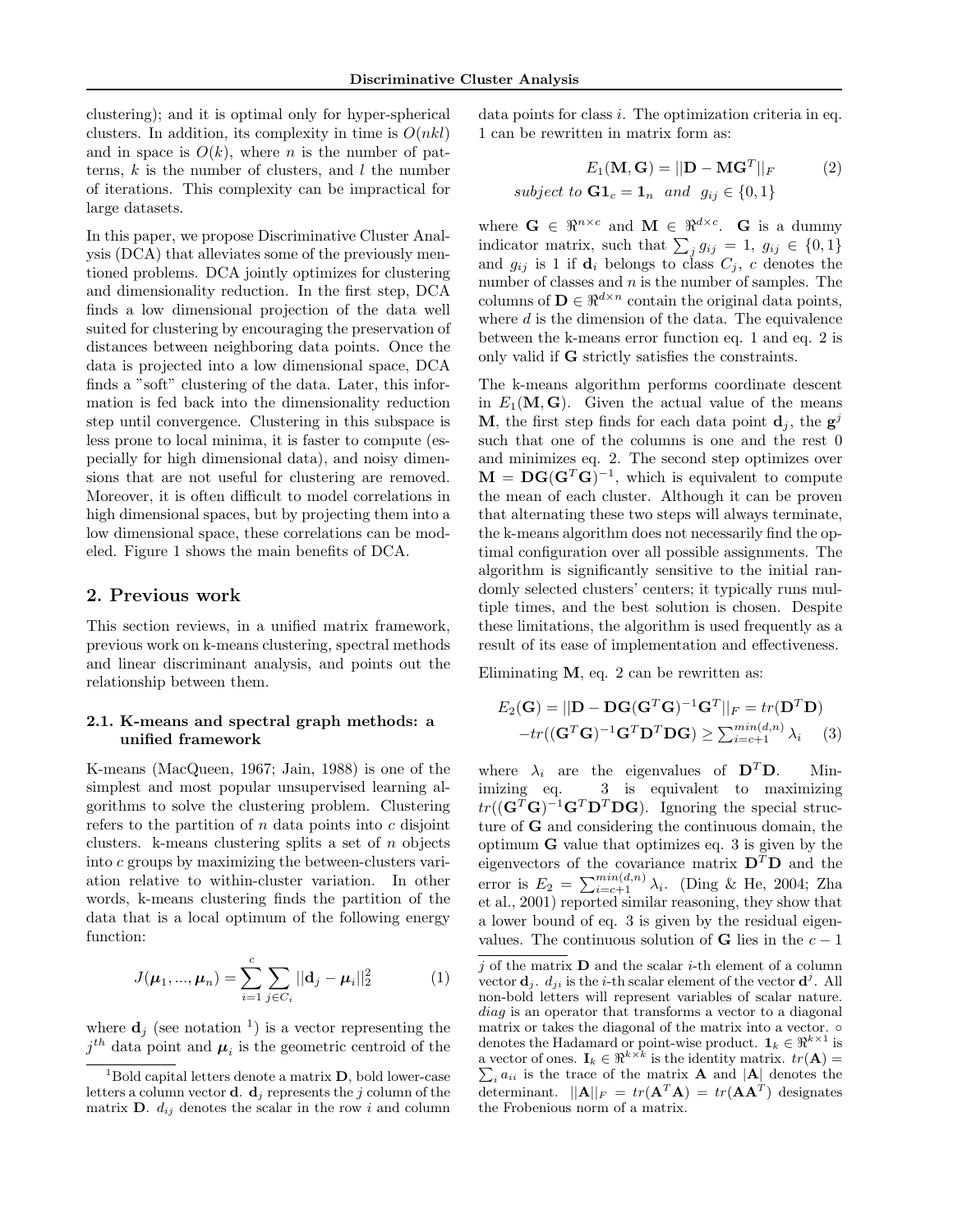subspace spanned by the first  $c - 1$  eigenvectors with highest eigenvalues (Ding & He, 2004) of  $\mathbf{D}^T \mathbf{D}$ .

Finally, it is worthwhile to point out the connections (Dhillon et al., 2004) between k-means and standard spectral graph algorithms, such as Normalized Cuts (Shi & Malik, 2000), by means of kernel methods. The kernel trick is a standard method for lifting the points of a dataset to a higher dimensional space, where points are more likely to be linearly separable (assuming that the correct mapping is found). Consider a lifting of the original points to a higher dimensional space,  $\mathbf{\Gamma} = [\phi(\mathbf{d}_1) \phi(\mathbf{d}_2) \cdots \phi(\mathbf{d}_n)]$  where  $\phi$  is a high dimensional mapping. The kernelized version of eq. 2 will be:

$$
E_3(\mathbf{M}, \mathbf{G}) = ||(\mathbf{\Gamma} - \mathbf{M}\mathbf{G}^T)\mathbf{W}||_F
$$
 (4)

where a weighting matrix **W** for normalization purposes is introduced. Eliminating M =  $\mathbf{TWW}^T\mathbf{G}(\mathbf{G}^T\mathbf{WW}^T\mathbf{G})^{-1}$ , it can be shown that:

$$
E_3 \propto -tr((\mathbf{G}^T \mathbf{W} \mathbf{W}^T \mathbf{G})^{-1} \mathbf{G}^T \mathbf{W} \mathbf{W}^T \mathbf{\Gamma}^T \mathbf{\Gamma} \mathbf{W} \mathbf{W}^T \mathbf{G})
$$
 (5)

where  $\mathbf{\Gamma}^T\mathbf{\Gamma}$  is the standard affinity matrix in Normalized Cuts (Shi & Malik, 2000). After a change of variable  $\mathbf{Z} = \mathbf{G}^T \mathbf{W}$ , the previous equation can be expressed as  $E_3(\mathbf{Z}) \propto -tr((\mathbf{Z}\mathbf{Z}^T)^{-1}\mathbf{Z}\mathbf{W}^T\mathbf{\Gamma}^T\mathbf{\Gamma}\mathbf{W}\mathbf{Z}^T).$ Choosing  $\mathbf{W} = diag(\mathbf{\Gamma}^T \mathbf{\Gamma} \mathbf{1}_n)^{-0.5}$  the problem is equivalent to solving the Normalized Cuts problem. This formulation is more general since it allows for arbitrary kernels and weights. In addition, the weight matrix can be used to reject the influence of pairs of data points with unknown similarity (i.e. missing data).

## 2.2. Linear Discriminant Analysis

The aim of most discriminant analysis methods (e.g. LDA) is to project the data into a space of lower dimension so that the classes are projected as far as possible from each other and the projection is compact within each cluster. LDA can be calculated by maximizing several optimization criteria (Fukunaga, 1990), and most of them are based on relations between the following covariance matrices, conveniently expressed in matrix form (de la Torre & Kanade, 2005):

$$
f\mathbf{S}_t = \sum_{j=1}^n (\mathbf{d}_j - \mathbf{m})(\mathbf{d}_j - \mathbf{m})^T = \mathbf{D}\mathbf{P}_1 \mathbf{D}^T
$$
  

$$
f\mathbf{S}_w = \sum_{i=1}^c \sum_{\mathbf{d}_j \in C_i} (\mathbf{d}_j - \mathbf{m}_i)(\mathbf{d}_j - \mathbf{m}_i)^T = \mathbf{D}\mathbf{P}_2 \mathbf{D}^T
$$
  

$$
f\mathbf{S}_b = \sum_{i=1}^c n_i (\mathbf{m}_i - \mathbf{m})(\mathbf{m}_i - \mathbf{m})^T = \mathbf{D}\mathbf{P}_3 \mathbf{D}^T
$$

where  $f = n - 1$ ,  $\mathbf{P}_i$ 's are projection matrices (i.e.  $\mathbf{P}_i^T = \mathbf{P}_i$  and  $\mathbf{P}_i^2 = \mathbf{P}_i$ ) with the following expressions:

$$
\mathbf{P}_1 = \mathbf{I} - \frac{1}{n} \mathbf{1}_n \mathbf{1}_n^T \quad \mathbf{P}_2 = \mathbf{I} - \mathbf{G} (\mathbf{G}^T \mathbf{G})^{-1} \mathbf{G}^T
$$

$$
\mathbf{P}_3 = \mathbf{G} (\mathbf{G}^T \mathbf{G})^{-1} \mathbf{G}^T - \frac{1}{n} \mathbf{1}_n \mathbf{1}_n^T \tag{6}
$$

 $\mathbf{S}_b$  is the between-class covariance matrix and represents the average of the distances between the mean of the classes.  $\mathbf{S}_w$  represents the within-class covariance matrix and it is a measure of the average compactness of each class. Finally,  $S_t$  is the total covariance matrix. With the matrix expressions, it is straightforward to show that  $S_t = S_w + S_b$ . The upper bounds on the ranks of the matrices (if d<sub>i</sub>,in) are  $c-1$ ,  $n-c$ ,  $n-1$ for  $\mathbf{S}_b$ ,  $\mathbf{S}_w$ ,  $\mathbf{S}_t$  respectively. Note that eq. 2 is  $tr(\mathbf{S}_w)$ .

LDA computes a linear transformation of the data  $\mathbf{B} \in \mathbb{R}^{d \times k}$  that maximizes the distance between the means of the classes and minimizes the variance within clusters. The Rayleigh-like quotient is among the most popular LDA optimization criteria (Fukunaga, 1990), some are:  $J_1(\mathbf{B}) = \frac{|\mathbf{B}^T \mathbf{S}_1 \mathbf{B}|}{|\mathbf{B}^T \mathbf{S}_2 \mathbf{B}|} J_2(\mathbf{B}) =$  $tr((\mathbf{B}^T \mathbf{S}_1 \mathbf{B})(\mathbf{B}^T \mathbf{S}_2 \mathbf{B})^{-1}) J_3(\mathbf{B}) = \frac{tr(\mathbf{B}^T \mathbf{S}_1 \mathbf{B})}{tr(\mathbf{B}^T \mathbf{S}_2 \mathbf{B})}$ , where  $\mathbf{S}_1 \in \{\mathbf{S}_b, \mathbf{S}_b, \mathbf{S}_t\}$  and  $\mathbf{S}_2 \in \{\mathbf{S}_w, \mathbf{S}_t, \mathbf{S}_w\}$ . A closed form solution to previous minimization problems is given by a generalized eigenvalue problem  $S_1B =$  $S_2B\Lambda$ .

Previous Rayleigh quotient optimization procedures are not easy to modify in order to incorporate new constraints (e.g temporal constraints or geometric invariance). Formulating LDA as an error function will allow for a better understanding of the LDA limitations; moreover, further generalizations will be easier to formulate . Consider the following weighted between-class covariance matrix,  $\hat{\mathbf{S}}_b = \mathbf{D} \tilde{\mathbf{G}} \mathbf{G}^T \tilde{\mathbf{D}}^T =$  $\sum_{i=1}^C \frac{n_i}{n}^2(\mathbf{m}_i)(\mathbf{m}_i)^T$ , that favors the classes with more samples.  $\mathbf{m}_i$  is the mean vector for the class *i*, and we assume the global mean (i.e.  $\mathbf{m} = \frac{1}{n} \mathbf{D} \mathbf{1}_n$ ) is zero. In the line with earlier work on neural networks (Gallinari et al., 1991; Lowe & Webb, 1991), maximizing  $J_4(\mathbf{B}) = tr((\mathbf{B}^T \hat{\mathbf{S}}_b \mathbf{B})(\mathbf{B}^T \mathbf{S}_t \mathbf{B})^{-1})$  is equivalent to minimizing:

$$
E_4(\mathbf{B}, \mathbf{V}) = ||\mathbf{G}^T - \mathbf{V} \mathbf{B}^T \mathbf{D}||_F
$$
 (7)

(Gallinari et al., 1991; Lowe & Webb, 1991) shows that:

$$
E_4(\mathbf{B}) \propto -tr(((\mathbf{B}^T \mathbf{D} \mathbf{D}^T \mathbf{B})^{-1}) \mathbf{B}^T \mathbf{D} \mathbf{G} \mathbf{G}^T \mathbf{D}^T \mathbf{B}) \quad (8)
$$

This approach is appealing since (Baldi & Hornik, 1989) have shown that the surface of eq. 7 has a unique local minima , although it has several saddle points.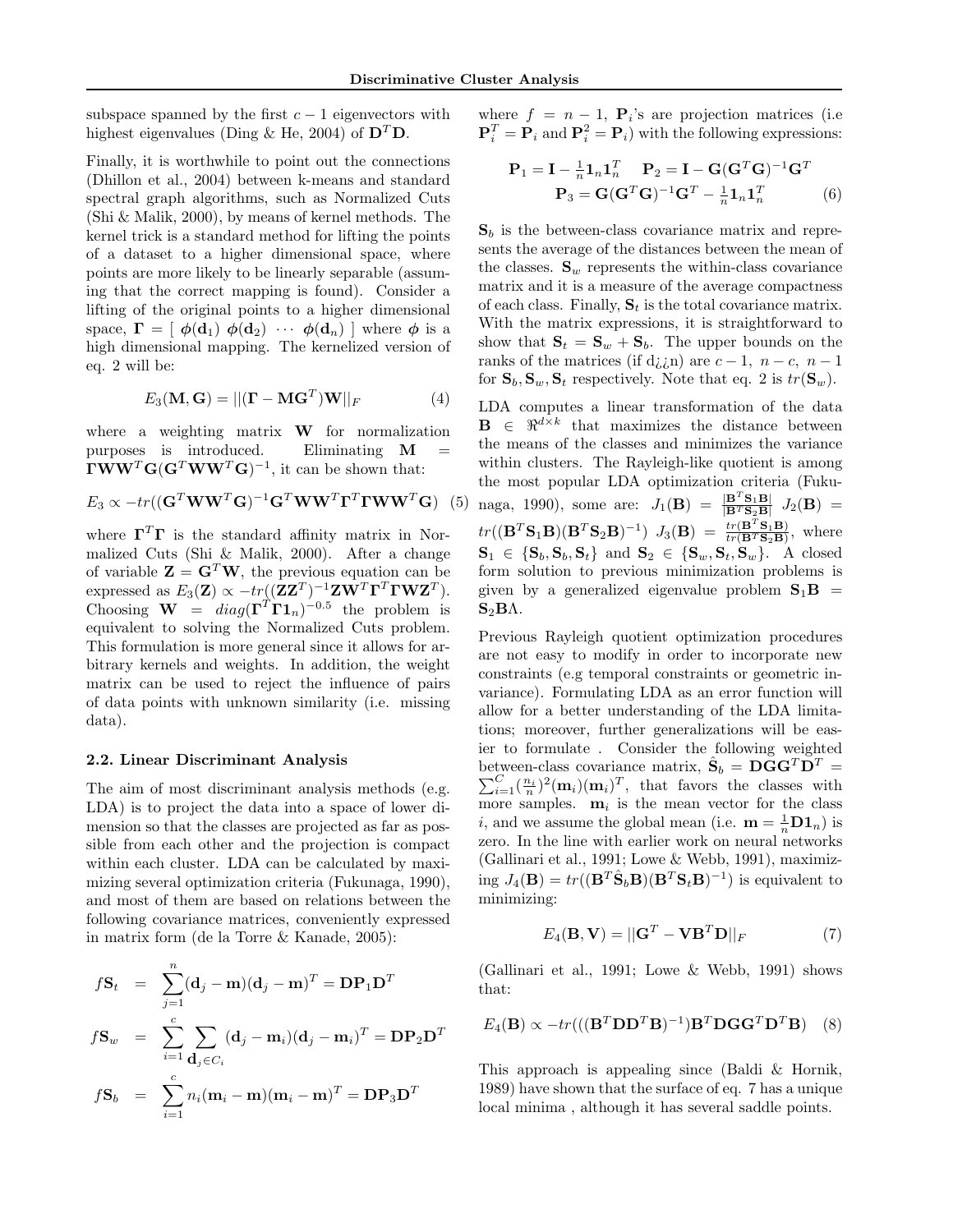# 3. Discriminative Cluster Analysis

In the previous section, we have suggested a matrix formulation for a generative approach to understand the error function of k-means algorithm (unsupervised), and a matrix expression to derive an approximation of LDA (supervised). The aim of DCA is to combine clustering and dimensionality reduction in an unsupervised manner. In this section, we show how DCA finds a low dimensional projection that preserves the local structure of the data, improving clustering by iteratively computing B and G.

#### 3.1. Error function for LDA

The key aspect to simultaneously performing dimensionality reduction and clustering is the analysis of eq. 7. Ideally one would like to optimize eq. 7 w.r.t. B, G; however, directly optimizing eq. 7 has several drawbacks. First, eq. 7 biases the solution towards the classes that have more samples, because it maximizes  $\hat{\mathbf{S}}_b = \mathbf{DGG}^T \mathbf{D}^T = \sum_{i=1}^c (\frac{n_i}{n})^2 (\mathbf{m}_i)(\mathbf{m}_i)^T$ . Secondly, eq. 7 does not encourage sparseness in G if  $g_{ij} > 0$ . Let  $\mathbf{C} = \mathbf{B}^T \mathbf{D} \in \mathbb{R}^{k \times n}$ , eq. 7 is equivalent to  $E_4 = tr(\mathbf{G}^T \mathbf{G}) - tr(\mathbf{G}^T \mathbf{C}^T (\mathbf{C} \mathbf{C}^T)^{-1} \mathbf{C} \mathbf{G})$ . If  $g_{ij}$ are positive, minimizing  $tr(\mathbf{G}^T\mathbf{G})$  does not encourage sparsitivity in  $\mathbf{g}^i$   $\forall i$  ( $\mathbf{g}^i$  represents the i row of  $\mathbf{G}$ , see notation).

In this section, we correct Eq. 7 to obtain the original LDA criteria by normalizing the error as follows:

$$
E_5(\mathbf{B}, \mathbf{V}, \mathbf{G}) = ||(\mathbf{G}^T \mathbf{G})^{-\frac{1}{2}} (\mathbf{G}^T - \mathbf{V} \mathbf{B}^T \mathbf{D})||_F \qquad (9)
$$

subject to the constraint that  $g_{ij} \in \{0,1\}$  and  $\mathbf{G} \mathbf{1}_c =$  $\mathbf{1}_n$ . After eliminating **V**, eq. 9 is equivalent to:

$$
E_5(\mathbf{B}, \mathbf{G}) = ||(\mathbf{G}^T \mathbf{G})^{-\frac{1}{2}} \mathbf{G}^T (\mathbf{I}_n - \mathbf{C}^T (\mathbf{C} \mathbf{C}^T)^{-1} \mathbf{C})||_F (10)
$$
  
 
$$
\propto tr((\mathbf{G}^T \mathbf{G})^{-1} \mathbf{G}^T \mathbf{D}^T \mathbf{B} (\mathbf{B}^T \mathbf{D} \mathbf{D}^T \mathbf{B})^{-1} \mathbf{B}^T \mathbf{D} \mathbf{G}) (11)
$$

Equation eq. 11 can be re-written as  $tr((\mathbf{B}^T\mathbf{D}\mathbf{D}^T\mathbf{B})^{-1}(\mathbf{B}^T\mathbf{D}\mathbf{G}(\mathbf{G}^T\mathbf{G})^{-1}\mathbf{G}^T\mathbf{D}^T\mathbf{B})).$ If G is known eq. 11 is the exact expression for LDA.

If the constraints on G are relaxed, an algorithm to minimize eq. 11 will alternate between solving the following eigenvalue problems:

$$
\mathbf{D}\mathbf{G}(\mathbf{G}^T\mathbf{G})^{-1}\mathbf{G}^T\mathbf{D}^T\mathbf{B} = \mathbf{D}\mathbf{D}^T\mathbf{B}\mathbf{\Lambda}_1 \tag{12}
$$

$$
\mathbf{C}^T(\mathbf{C}\mathbf{C}^T)^{-1}\mathbf{C}\mathbf{G} = \mathbf{G}\Lambda_2 \tag{13}
$$

Observe that in the continuous case there is an ambiguity because for any invertible matrix  $\mathbf{T}_1 \in \mathbb{R}^{k \times k}$ ,  $E_5(\mathbf{B}) = E_5(\mathbf{B} \mathbf{T}_1)$ , similarly for any invertible matrix  $\mathbf{T}_2 \in \mathbf{R}^{c \times c}$   $E_5(\mathbf{G}) = E_5(\mathbf{GT}_2).$ 

At this point, an interesting connection of the error function 11 with previous clustering techniques can be made. Let **B** =  $I_d \in \Re^{d \times d}$  be the identity matrix (no projection is done). By assuming G is continuous, the low dimensional embedding for clustering will be computed as the eigenvectors of  $\mathbf{D}^T(\mathbf{D}\mathbf{D}^T)^{-1}\mathbf{D}$ . If  $n >> d$  $\mathbf{D} = \mathbf{U} \mathbf{\Sigma} \mathbf{V}^T$  (i.e. SVD), where  $\mathbf{U} \in \mathbb{R}^{d \times d} \mathbf{V} \in \mathbb{R}^{n \times d}$ and  $\Sigma \in \mathbb{R}^{d \times d}$ , and assuming  $DD^T$  is full rank,  $\mathbf{D}^T(\mathbf{D}\mathbf{D}^T)^{-1}\mathbf{D} = \mathbf{V}\mathbf{V}^T$ , which is the affinity matrix used in (Costeira & Kanade, 1995) for motion segmentation problems .

### 3.2. Updating B

The optimal B given G can be computed in closed form by solving the following generalized eigenvalue problem (eq. 12)  $\mathbf{DRD}^T\mathbf{B} = \mathbf{DD}^T\mathbf{B}\Lambda_1$ , where  $\mathbf{R} =$  $\mathbf{G}(\mathbf{G}^T\mathbf{G})^{-1}\mathbf{G}^T$ . If  $d \ll n$  and  $\mathbf{D}\mathbf{D}^T$  is full rank, standard packages for generalized eigenvalue problems can be applied. However, for high dimensional data  $(d \gg n)$  solving directly previous eigenvalue problem is not computationally efficient in either space or time. Fortunately, using the fact that the solutions of **B** are linear combinations of the data (i.e.  $B=D\alpha$ ), multiplying both sides by  $\mathbf{D}^T$  and assuming  $\mathbf{D}^T \mathbf{D}$  is invertible, the original eigenvalue problem is equivalent to solve  $\mathbf{R}\mathbf{D}^T\mathbf{D}\boldsymbol{\alpha} = \mathbf{D}^T\mathbf{D}\boldsymbol{\alpha}\Lambda_1$ , which is of much lower dimension  $(n \times n)$ .

There are many ways of efficiently solving this generalized eigenvalue problem (e.g. subspace methods (de la Torre et al., 2005)). In this section, we explore closed form solutions that invert  $\mathbf{D}^T \mathbf{D}$  and solve a regular eigenvalue problem (i.e.  $(D^T D)^{-1} R D^T D \alpha = \alpha \Lambda_1$ ). Assuming  $\mathbf{D}^T \mathbf{D}$  is full rank, computing  $(\mathbf{D}^T \mathbf{D})^{-1}$  can be a numerically unstable process, especially if  $D^T D$ has some eigenvalues close to zero. A common approach to solving the ill-conditioning is to regularize the solution by factorizing  $\Sigma = D^T D$  as the sum of the outer products plus a scaled identity matrix, so that  $\Sigma \approx \mathbf{V}\mathbf{\Lambda}\mathbf{V}^T + \sigma^2 \mathbf{I}_d$ .  $\mathbf{V} \in \mathbb{R}^{n \times k}$ ,  $\mathbf{\Lambda} \in \mathbb{R}^{k \times k}$ is a diagonal matrix. The parameters  $\sigma^2$ , **V**,  $\Lambda$  are estimated by following a fitting approach that minimizes  $E_c(\mathbf{V}, \mathbf{\Lambda}, \sigma^2) = ||\mathbf{\Sigma} - \mathbf{V} \mathbf{\Lambda} \mathbf{V}^T - \sigma^2 \mathbf{I}_n||_F$ . After optimizing the parameters, (de la Torre & Kanade, 2005) have shown that:  $\sigma^2 = tr(\mathbf{\Sigma} - \mathbf{V}\hat{\mathbf{\Lambda}}\mathbf{V}^T)/d - k$ ,  $\mathbf{\Lambda} = \hat{\mathbf{\Lambda}} - \sigma^2 \mathbf{I}_d$ , where  $\hat{\mathbf{\Lambda}}$  are the eigenvalues of the covariance matrix  $\Sigma$  and V the eigenvectors. After the factorization is found, the matrix inversion lemma (Golub & Loan, 1989)  $((A^{-1} + VC^{-1}V^T)^{-1} =$  $\mathbf{A} - (\mathbf{A}\mathbf{V}(\mathbf{C} + \mathbf{V}^T\mathbf{A}\mathbf{V})^{-1})\mathbf{V}^T\mathbf{A})$  is applied to invert  $(\mathbf{U}\mathbf{\Lambda}\mathbf{U}^T + \sigma^2 \mathbf{I}_d)^{-1}$  which results in:

$$
(\mathbf{V}\mathbf{\Lambda}\mathbf{V}^T + \sigma^2 \mathbf{I}_n)^{-1} = \frac{1}{\sigma^2}(\mathbf{I}_n - \frac{1}{\sigma^2}\mathbf{V}(\mathbf{\Lambda}^{-1} + \frac{\mathbf{I}_n}{\sigma^2})^{-1}\mathbf{V}^T)
$$

Now solving  $(\mathbf{I}_d - \frac{1}{\sigma^2} \mathbf{V} (\mathbf{\Lambda}^{-1} + \frac{\mathbf{I}_n}{\sigma^2})^{-1} \mathbf{V}^T) \mathbf{R} \mathbf{D}^T \mathbf{D} \boldsymbol{\alpha} =$  $\alpha\Lambda$  becomes more computationally tractable and nu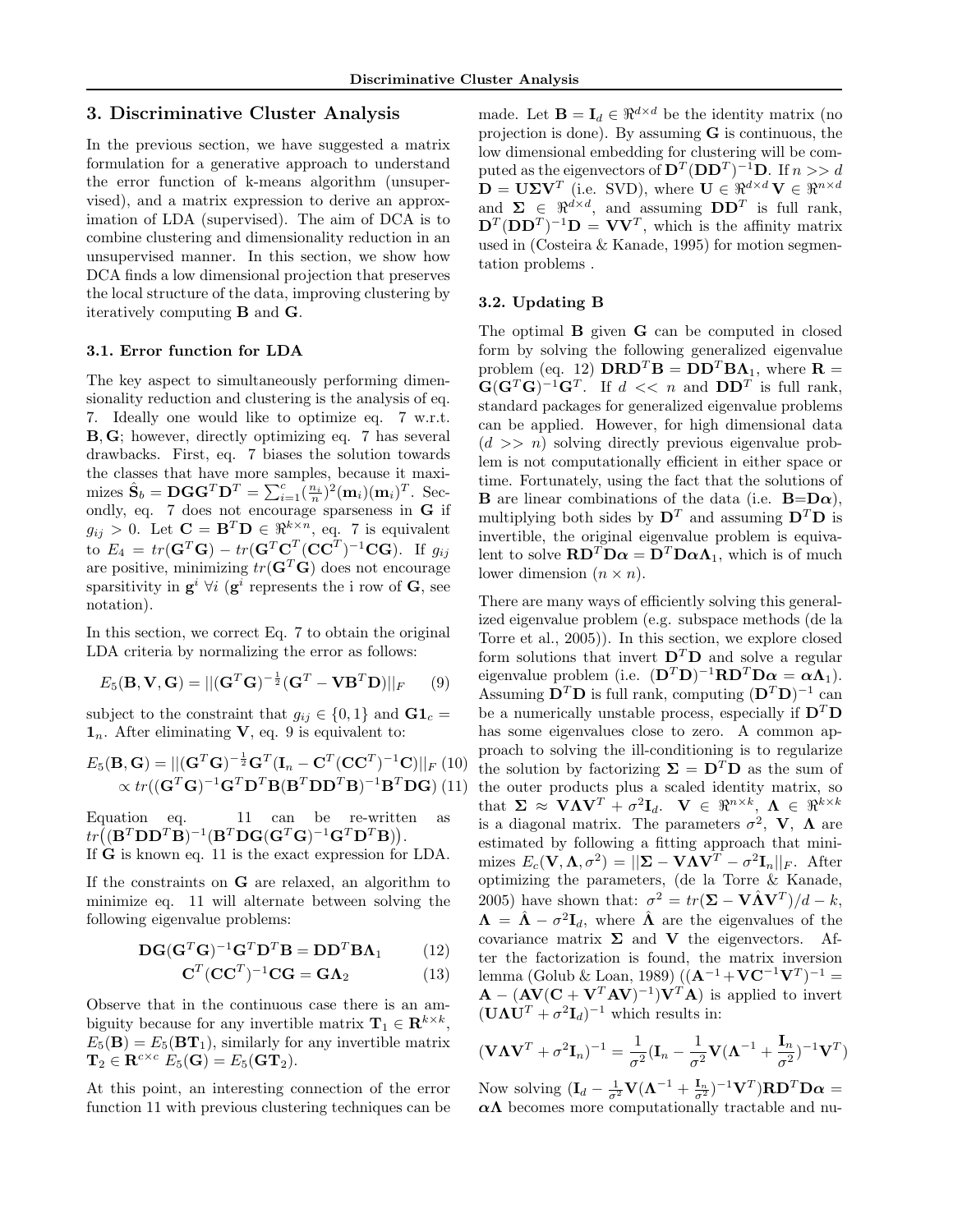merically stable process.

The number of bases  $(k)$  are bounded by the number of classes, since  $rank(\mathbf{DRD}^T) = c$ . We typically choose  $c - 1$  to be consistent with LDA. Moreover, the best clustering results are achieved by projecting the data into a space of  $c - 1$  dimensions.

# 3.3. Updating G

If  $\mathbf{A} = \mathbf{C}^T(\mathbf{C}\mathbf{C}^T)^{-1}\mathbf{C} \in \mathbb{R}^{n \times n}$ , and  $\mathbf{C} = \mathbf{B}^T\mathbf{D}$ , eq. 11 is equivalent to:

$$
E_5(\mathbf{G}) \propto tr((\mathbf{G}^T \mathbf{G})^{-1} \mathbf{G}^T \mathbf{A} \mathbf{G})
$$
 (14)

To impose non-negativity constraints in  $g_{ij}$ , we parameterize **G** as the product of two matrices  $G = V \circ V$ (Liu & Yi, 2003) and a gradient descent strategy is used to search for an optimum:

$$
\mathbf{V}^{n+1} = \mathbf{V}^n - \eta \frac{\partial E_5(\mathbf{G})}{\partial \mathbf{V}} \tag{15}
$$

$$
\frac{\partial E_5(\mathbf{G})}{\partial \mathbf{V}} = (\mathbf{I}_c - \mathbf{G}(\mathbf{G}^T \mathbf{G})^{-1} \mathbf{G}^T) \mathbf{A} \mathbf{G} (\mathbf{G}^T \mathbf{G})^{-1} \circ \mathbf{V}
$$

The major problem with the update of eq. 15 is to determine the optimal  $\eta$ . In this case,  $\eta$  is determined with a line search strategy. To impose  $\mathbf{G} \mathbf{1}_c = \mathbf{1}_n$  in each iteration, the  $V$  is normalized to satisfy the constraint. Because eq. 15 is prone to local minima, this method starts from several random initial points and then selects the solution with minimum error.

This optimization problem is similar in spirit to recent work on clustering with non-negative matrix factorization (Zass & Shashua, 2005; Ding et al., 2005; Lee & Seung, 2000). However, we optimize a discriminative criteria rather than a generative one. On the other hand, we simultaneously compute the dimensionality reduction and clustering and a different optimization technique is used.

## 3.4. Initialization

At the beginning neither G nor B are known, but the matrix  $\mathbf{G}(\mathbf{G}^T\mathbf{G})^{-1}\mathbf{G}^T$  can be estimated from data. Similarly to (He & Niyogi, 2003), we compute local information (i.e.  $\mathbf{G}(\mathbf{G}^T\mathbf{G})^{-1}\mathbf{G}^T \in \mathbb{R}^{n \times n}$ ) from data. We assume that  $(\mathbf{G}^T\mathbf{G}) \approx s\mathbf{I}_c$ , so that all the classes are equally distributed and  $s$  is the number of samples per class.  $\mathbf{R} = \frac{1}{s} \mathbf{G} \mathbf{G}^T$  is a hard-affinity matrix, where  $r_{ij}$  will be 1 if  $\mathbf{d}_i$  and  $\mathbf{d}_j$  are considered to be neighbors (i.e. belong to the same class). R can be estimated by simply computing the  $k$  nearest neighbors for each data point using Euclidian distance. To make **R** symmetric, the cases where  $\mathbf{d}_i$  is within the k-neighborhood of  $\mathbf{d}_i$  but not the opposite are filtered out. Figure 6.b shows an estimate of R. In



Figure 2. Two class toy problem. PCA, WPCA and DCA projections into 1 dimensional space.

this example, 15 clusters (subjects), 10 samples per class and 9 nearest neighbors are selected. The samples are ordered by class. After factorizing (i.e. SVD)  $\mathbf{R} = \mathbf{U} \Sigma \mathbf{U}^T$ , we normalize  $\mathbf{R}$  as  $\hat{\mathbf{R}} \approx \mathbf{U}_c \mathbf{U}_c^T$ , where  $U_c \in \mathbb{R}^{n \times c}$  are the first c eigenvectors of **R**.  $\hat{\mathbb{R}}$  will be the initial neighbor matrix.

## 3.5. Interpreting the weighted covariance matrix

A key aspect to interpret DCA is the understand- $\sum_{i=1}^n \sum_{j=1}^n r_{ij} \mathbf{d}_i \mathbf{d}_j^T$ . Principal Component Analying of the weighted covariance matrix  $DRD<sup>T</sup>$  =  $\overline{\text{sis}}$  (PCA) (Jolliffe, 1986) computes a basis **B** that maximize the variance of the projected samples, i.e. PCA finds an orthonormal basis that maximizes  $tr(\mathbf{B}^T \mathbf{D} \mathbf{D}^T \mathbf{B}) = \sum_{i=1}^N ||\mathbf{B}^T \mathbf{d}_i||_2^2$ . The PCA solution, **B**, is given by the eigenvectors of  $DD<sup>T</sup>$ . Finding the leading eigenvectors of  $\text{DRD}^T$  is equivalent to maximize  $tr(\mathbf{B}^T \mathbf{D} \mathbf{R} \mathbf{D}^T \mathbf{B}) = \sum_{i=1}^N \sum_{i=1}^N r_{ij} \mathbf{d}_j^T \mathbf{B} \mathbf{B}^T \mathbf{d}_i$ . If  $R = I$  the standard PCA is the result; however, if R contains a block structure with the cluster information, the weighted covariance just maximizes the covariance within each cluster, finding a projection where the correlation between each pair of points within each cluster is maximized. Figure 2 shows a toy problem, where two Gaussian classes with an equal number of points are generated. The first eigenvector in PCA finds a direction of maximum variance that does not necessarily correspond to maximum discrimination (in fact, projecting the data into the first principal component the clusters overlap). If  $\bf{R}$  is the initial matrix of neighbors, the first step of DCA finds a better projection for clustering.

Another possible unsupervised technique for dimensionality reduction preserving topological re-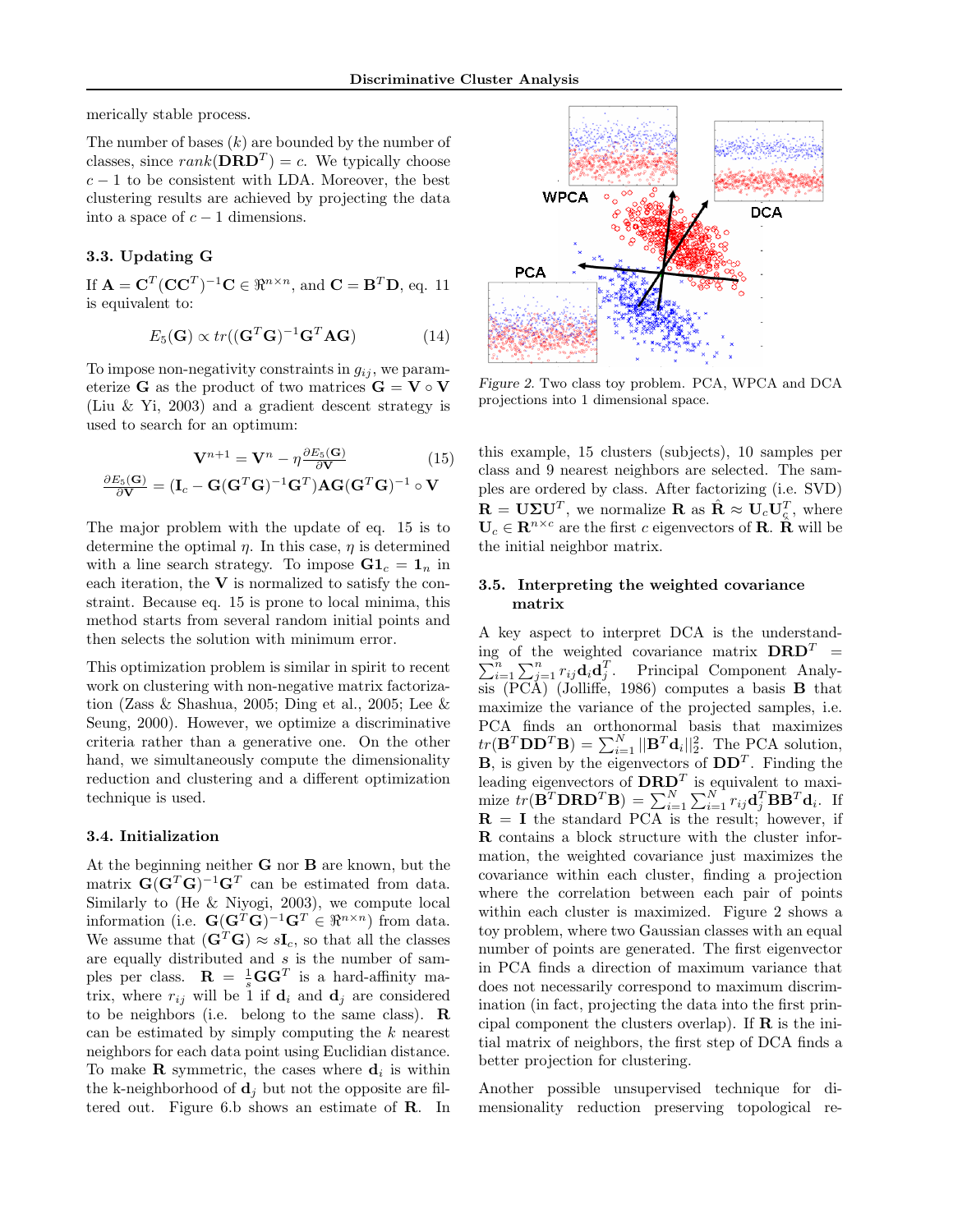

Figure 3. a) 2 classes of 3 dimensional data. b) Projection onto XY space.



Figure 4. a) k-means clustering. b) DCA clustering.

lations is Weighted Principal Component Analysis. WPCA minimizes  $E_5(\mathbf{B}, \mathbf{C}) = ||(\mathbf{D} \mathbf{BC}$  $\mathbf{R}^{\frac{1}{2}}||_F$ . After eliminating C, minimizing the previous equation is equivalent to maximizing  $E_5(\mathbf{B}) =$  $tr((\mathbf{B}^T \mathbf{B})^{-1} (\mathbf{B}^T \mathbf{D} \mathbf{R} \mathbf{D}^T \mathbf{B}))$ . WPCA will be closely related to local preserving projection (He & Niyogi, 2003) with the right choice of weights. The optimum is achieved by solving the following eigenvalue problem  $\mathbf{DRD}^T\mathbf{B} = \mathbf{B}\Lambda$ , where **B** will be given by the eigenvectors of  $\text{DRD}^T$ .

## 4. Experiments

## 4.1. Removing undesirable dimensions

The first experiment demonstrates the ability of DCA to deal with undesired dimensions not relevant for clustering. A toy problem is created as follows: 200 samples from a two-dimensional Gaussian distribution with mean  $[-5, -5]$  and another 200 samples from another Gaussian with mean  $[5, 5]$  are generated  $(x$ and  $y$  dimensions). We add a third dimension generated with uniform noise between [0..35] (z dimension). Figure 3 shows the 200 samples of each class, in the original space (fig. 3.a) and the projection (fig. 3.b) onto  $x$  and  $y$ . k-means algorithm gets confused by the noise(fig. 4.a). Similarly, by projecting the data into the first two principal components, the wrong clustering is achieved, since PCA preserves the energy of the uniform noise which is not relevant for clustering. However, DCA (projecting into two dimensional space) is able to remove the noise and, it achieves the correct clustering, fig. 4.b. In this particular example 15 neighbors were initially selected and  $\mathbf{B} \in \mathbb{R}^{3 \times 2}$ .



Figure 5. Time (seconds) versus number of dimensions. Blue straight line PCA+k-means, red dotted line DCA.



Figure 6. a) Some faces of the ORL data base. b) Estimate of R for 15 clusters (people), each cluster has 10 samples. The samples are ordered by clusters.

### 4.2. Computational efficiency

In this experiment, we have generated 400 samples of four x-dimensional Gaussians, with the dimension x ranging from 100 to 1000 in increments of 50. For two of the Gaussians, the means are 10 and −10 respectively; whereas, the other two have half of the dimensions as 10 and the other half −10, and vice versa. For each dimension and each Gaussian, we synthetically generate 400 samples and cluster by using k-means and DCA. Figure 5 shows the results of the time spent in clustering with k-means in the original spaces versus DCA. DCA is more computationally efficient as the number of samples increase.

#### 4.3. Clustering faces

The final experiment shows results on clustering faces from the ORL face database (Samaria & Harter, 1994). The ORL face database is composed of 40 subjects and 10 images per subject. We randomly select  $k$ subjects from the database and add its 10 images to the data matrix  $\mathbf{D} \in \mathbb{R}^{d \times 10k}$  (e.g. fig. 6.a). Afterwards, we compute PCA, WPCA (with the initial matrix  $\bf{R}$ ), PCA+LDA (preserving 95% of the energy in PCA) and DCA. After computing PCA, WPCA and PCA+LDA, we run the k-means (Matlab) on the pro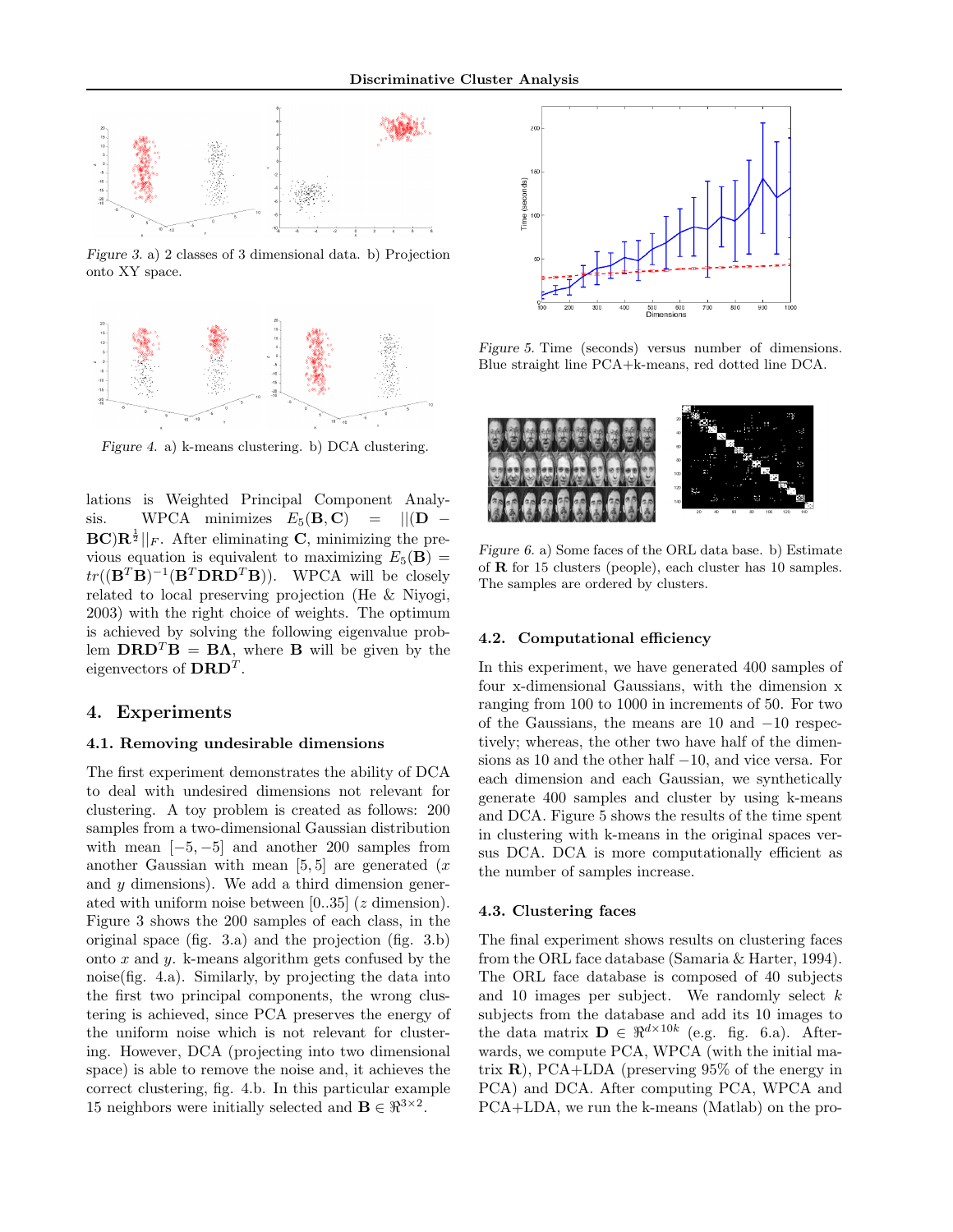jected samples 10 times and the best solution is chosen (the one with the least error). This procedure is repeated 40 times for different numbers of classes (between 4 and 40 subjects). To perform a fair comparison, we project the data into  $classes - 1$  dimensions for all the methods. Fig. 7.a shows the PCA projection for the 10 classes case; fig. 7.b shows the DCA projection in the first step.



Figure 7. a) PCA projection. b)DCA projection.

To compute the accuracy of the results for a c cluster case, we compute a  $c - by - c$  confusion matrix C, where each entry  $c_{ij}$  is the number of faces in cluster  $i$ , which belong to class  $j$ . It is difficult to compute the accuracy by just using the confusion matrix C because it is not known which cluster matches which class. An optimal way to solve it (Zha et al., 2001; Knuth, 1993) is to compute the following maximization problem:

$$
\max \ tr(\mathbf{CP}) \mid \mathbf{P} \text{ is a permutation matrix} \quad (16)
$$

The accuracy is obtained by dividing the results for the number of data points to be clustered. To solve eq. 16, we use the classical Hungarian algorithm (Knuth, 1993). Table 1 shows the accuracy results (the mean and standard deviation over 40 runs) for different projection methods and different number of classes. DCA outperforms most of the methods when there are between 5 and 30 classes. For more classes  $PCA + LDA$ performs marginally better.

| $\mathbf C$ | <b>PCA</b>   | WPCA        | <b>DCA</b>   | $\overline{P}CA+LDA$ |
|-------------|--------------|-------------|--------------|----------------------|
| 4           | $73 \pm 0\%$ | $1 \pm 0\%$ | $87 + 2\%$   | $1\pm0\%$            |
| 10          | $88\pm6\%$   | 95±6%       | 97±4%        | $88 + 8\%$           |
| 15          | $86 + 5\%$   | $88 + 4\%$  | $96 + 1\%$   | 82±6%                |
| 20          | $80 + 4\%$   | $84\pm4\%$  | $87 + 2\%$   | $83 + 4\%$           |
| 25          | 77±3%        | $80 + 4\%$  | $87 + 2\%$   | $80 \pm 4\%$         |
| 30          | 75±3%        | 79±3%       | $81\pm3\%$   | $81 \pm 4\%$         |
| 35          | 73±4%        | 77±3%       | 78±4%        | $81\pm3\%$           |
| 40          | $71 + 2\%$   | 74±3%       | $73 \pm 3\%$ | $80\pm4\%$           |

Table 1. Comparison of accuracy for several projection methods (same number of bases: classes-1).

Fig. 8 shows the accuracy in clustering for PCA+kmeans vs. DCA. For a given number of clusters, we



Figure 8. Accuracy of clustering versus the number of classes. Blue PCA and red DCA (dotted line).

show the mean and variance of 40 realizations. DCA always outperforms PCA+k-means. In addition, the accuracy drops as the number of classes increases (as expected).

## 5. Discussion and future work

In this paper we have proposed DCA, a new dimensionality reduction and clustering algorithm. DCA outperforms PCA+k-means, since it uses discriminative features for clustering rather than generative ones. Clustering in this space is less prone to local minima and removes irrelevant dimensions for clustering. Moreover, clustering in this low dimensional discriminative space is more computationally efficient than clustering in the original space. Additionally, we have constructed an error function for LDA.

However, several issues still need to be addressed. It still remains unclear how to select the optimal number of clusters; several model order selection (e.g. Minimum Description Length or Akaike information criterion) could be applied. On the other hand, DCA assumes that all the clusters have the same orientation (not necessarily spherical). Several extensions could be made in the case of non-Gaussian shape clusters, for instance using kernel methods. However, for huge amounts of high dimensional data  $(d, n \gg c)$  the efficiency of the solution will be lost. Adding the constraint that  $\mathbf{G}^T\mathbf{G} = \mathbf{I}$  will probably help the clustering process. An approximate approach to incorporating these constraints without transforming the problem into a quadratic programming (which is computationally expensive) is to add  $\lambda tr(\mathbf{G}^T \mathbf{G})$  to eq. 11.